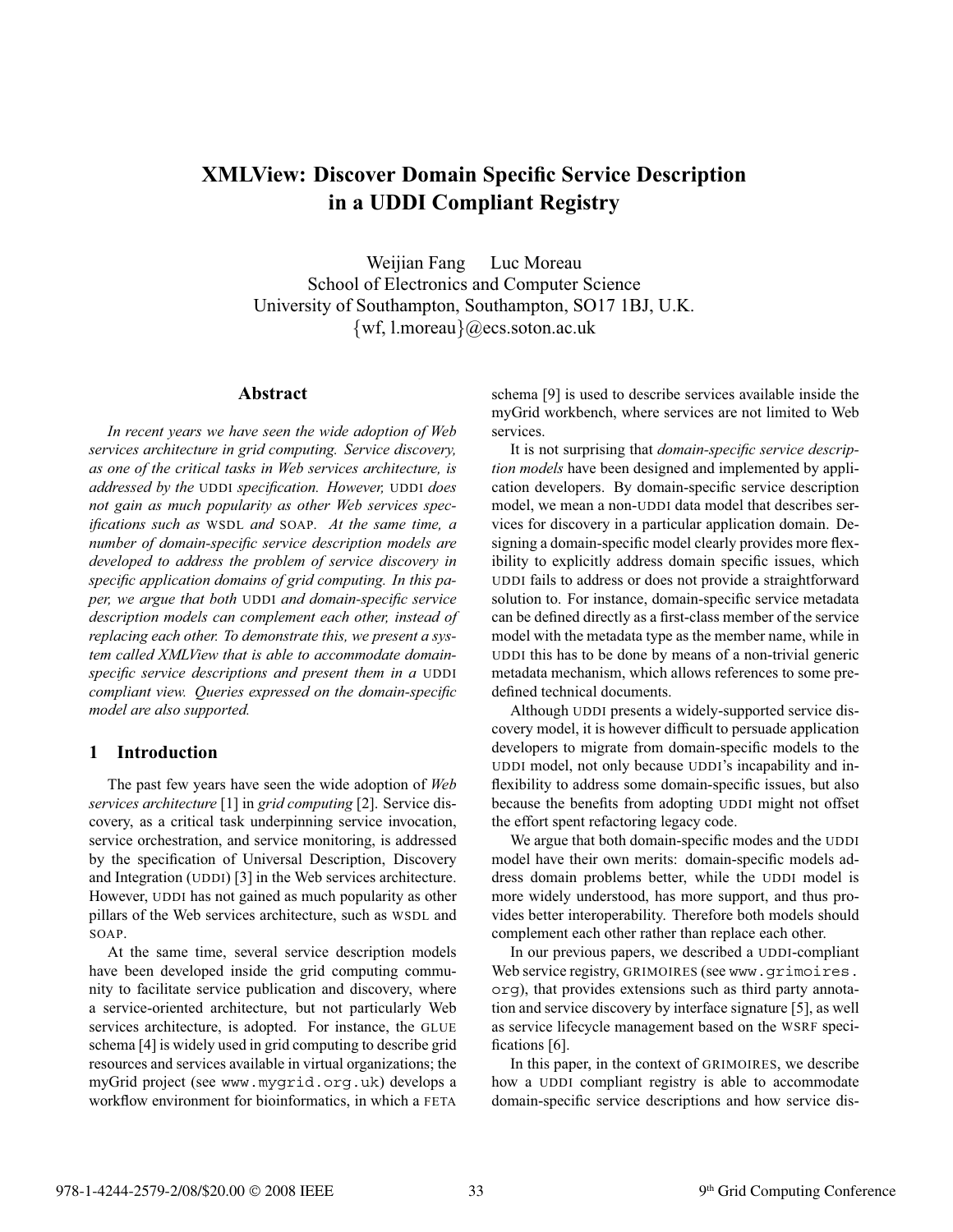

Figure 1: GRIMOIRES service description model

covery compliant with domain-specific models can be supported. The result is *XMLView*, which consists of a new web service interface in the GRIMOIRES service registry and an Eclipse-based client. When deploying GRIMOIRES in an application domain, XMLView has the capability to make GRIMOIRES' service description data model invisible to application developers. Application developers still stick to their own model to publish and discover services. Furthermore, using XMLView helps present their services in a view compliant with UDDI and leverage GRIMOIRES' registry functionality such as security, access control, and third-party annotation for free.

The rest of the paper is organized as follows. Section 2 introduces various service description models. Section 3 and 4 respectively present the two key technologies underpinning XMLView, i.e, translation between domain-specific models and the GRIMOIRES model, and template-based service discovery. Section 5 discusses the performance of XM-LView. Section 6 discusses related work and Section 7 concludes the paper and outlines areas for future research.

## **2 Service Description Models**

In this section, we introduce the data model used by GRIMOIRES to describe services. We also introduce two domain-specific service description models developed in the grid computing community: FETA and GLUE. By doing so, we show that GRIMOIRES's service description model is generic enough to express information delivered in FETA and GLUE models, i.e., both GLUE and FETA models can be mapped to the GRIMOIRES model without loss of information.

#### **2.1** GRIMOIRES

GRIMOIRES' service description model is UDDI compliant, as seen in Figure 1. UDDI data model is composed from a limited set of high-level data constructs: *businessEntity* represents service providers, which contains *businessService* representing services; businessService further contains *bindingTemplate* representing the concrete binding of a service; and *tModel* (technical model) defines knowledge referable from service descriptions, such as a category system or a technical interface of a service.

UDDI allows businessEntity, businessService and bindingTemplate to contain *keyed references* into tModel instances, which serves as a generic metadata annotation mechanism.

Although UDDI uses tModel to represent a service technical interface, e.g., a WSDL document, the WSDL document itself is not part of the UDDI data model. Thus UDDI provides no means to discover a service according to its interface signature, for instance, to find a service that supports a certain operation, or to find a service that is able to process a certain data type. GRIMOIRES' data model extends UDDI's to address such limitations.

First, the WSDL data model is added as part of the GRI-MOIRES' data model. The motivation is to allow the content of a WSDL document to be attached to a UDDI service description, and to allow services to be discovered based on the information contained in WSDL.

Second, a new generic metadata model is introduced. Metadata can be attached not only to UDDI constructs such as businessEntity, businessService and bindingTemplate, but also to WSDL elements such as WSDL *operation* and WSDL *message part*. A metadata element contains a metadata type that specifies the semantics of such an annotation, a metadata value, and some provenance information such as the metadata author and the annotation date. A metadata value can be a simple string, a URI for some shared ontology concept, an XML document, or even a graph of RDF triples [8].

Compared with UDDI's default metadata mechanism, GRIMOIRES's metadata model has two advantages. First, XML or RDF styled metadata value can be used to represent sophisticated and structured information as metadata, while UDDI only supports key value pairs as metadata. Second, with provenance information embedded in metadata, GRI-MOIRES allows service providers, service consumers and even third parties to attach metadata to service descriptions. The rationale behind such a design is that people other than service providers can also supply knowledge about or insight into published services, which might not be foreseen by service providers, such as a special usage of the service or user-rated quality of service.

#### **2.2** FETA

The FETA service description model [9] was conceived by the myGrid project to describe services available in the myGrid workbench. In the FETA model, a *serviceDescription* element describes a service; it contains information about the service such as its name, description, *locationURL* (the service endpoint), *interfaceWSDL* (the service WSDL URL), and *serviceType* (the type of the service). The serviceDescription element also contains an *organization*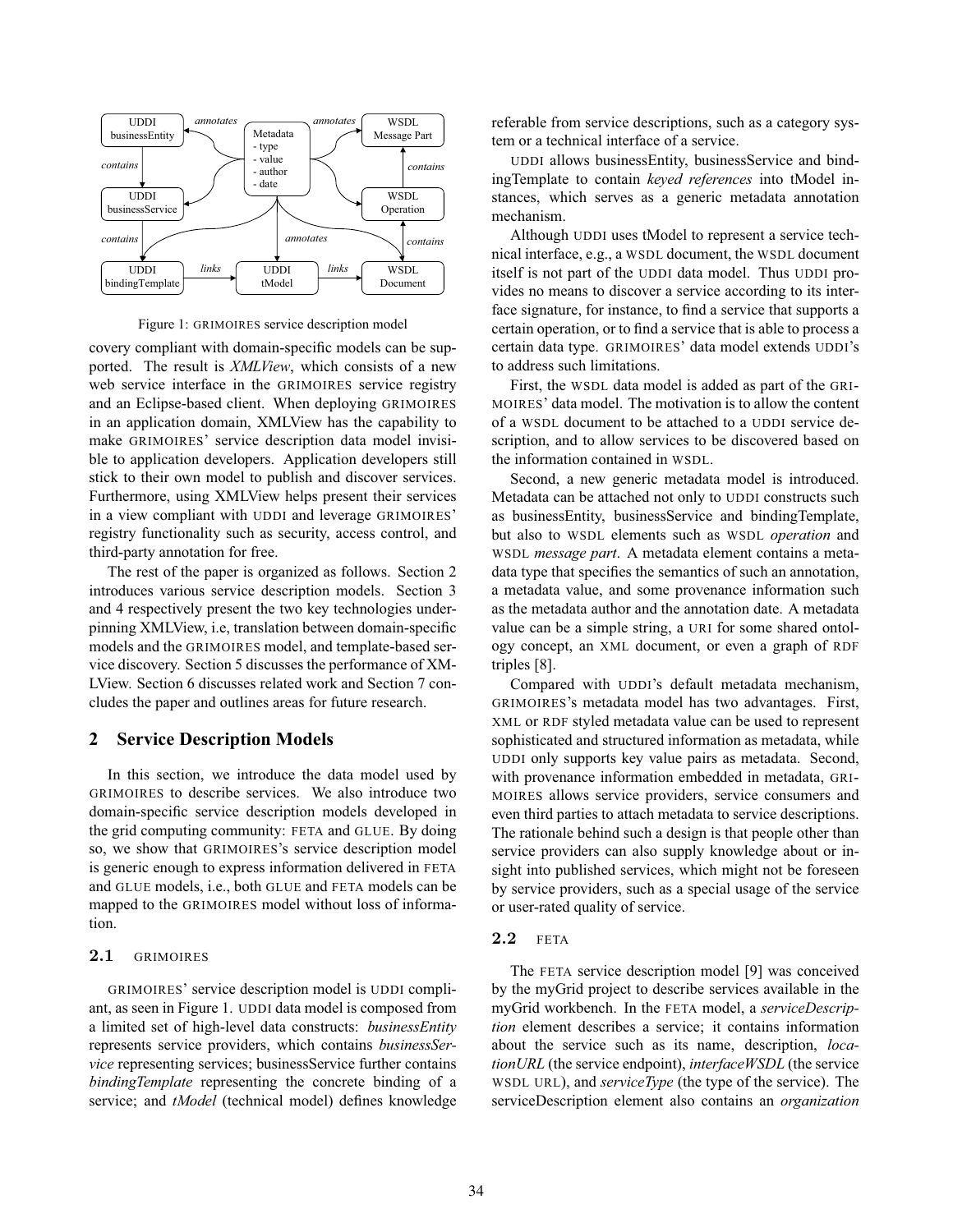element that describes the service provider, and an *operations* element that describes the set of operations that this service exposes. Each operation description contains information such as *operationMethod* (an ontology concept denoting the algorithm used in the operation implementation). For each operation description, input and output *parameters* are described, which contain information such as parameter's *semanticType* (an ontology concept denoting the semantic type of the parameter).

Obviously FETA serviceDescription can be mapped to businessService in the GRIMOIRES model. FETA serviceDescription's locationURL and interfaceWSDL can be expressed by bindingTemplate in the GRIMOIRES model. FETA serviceDescription's serviceType can be mapped to metadata attached to businessService in the GRIMOIRES model. FETA serviceDescription's organization can be mapped to businessEntity in the GRIMOIRES model.

FETA serviceDescription's operations and parameters constitute the technical interface of the service, and there is no difficulty for them to be expressed using WSDL operations and message parts in the GRIMOIRES model. Furthermore, the information associated with FETA operation and parameter, such as operationMethod and parameter's semanticType, can be mapped to metadata attached to WSDL operation and WSDL message part in the GRIMOIRES model.

## **2.3** GLUE

The GLUE schema [4] is widely used in grid computing to describe grid resources and services available in virtual organizations. Although initially conceived as a resource description model, GLUE can also be applied to a serviceoriented environment. We show that the GRIMOIRES model can also be used to fully express the information delivered in GLUE.

The core entities of GLUE include *Service* and *Site*. The latter can be considered as a description of a service provider. In addition to Service, Site contains other child elements such as *Cluster* (describing the computation infrastructure provisioned by the Site), *Computing Element* (describing the Site's job submission service) and *Storage Element* (describing the Site's data storage service).

GLUE Site and Service can be mapped to businessEntity and businessService in the GRIMOIRES model. Leveraging GRIMOIRES' support for attaching XML representation as metadata, other entities in the GLUE model such as Cluster, Computing Element and Storage Element can be attached to businessEntity as is in the GRIMOIRES model.

## **3 Translation of Service Description Models**

In order to publish domain-specific service descriptions into the GRIMOIRES registry, we can choose between two strategies:

One is to introduce domain-specific models into GRI-MOIRES, and to partition the backend database for different models, with each partition only serving descriptions of a particular model.

The other is to translate domain-specific service descriptions to the GRIMOIRES model on publication and to translate back on returning as a query result.

If taken, Option 1 would support direct publication and discovery of domain-specific service descriptions with a relatively small effort. However, it would undoubtedly complicate the internal database management, which would introduce more database maintenance problems in the long run. Also, it seems non-trivial to present a service described by a domain-specific model in a view according to the GRI-MOIRES model, if required. Without such a function, users can not browse or search GRIMOIRES in a uniform way independent of service description models.

Although challenging to implement, Option 2, which translates between domain-specific models and the GRI-MOIRES model, unifies descriptions from different models in the GRIMOIRES model, and offers a solution to the interoperability between models. For these reasons, we have adopted Option 2.

In Section 2, we have already demonstrated the feasibility of mapping between domain-specific models and the GRIMOIRES model. In this section, we discuss its design and implementation. The query over domain-specific model is discussed in Section 4.

#### **3.1 Configurability and Extensibility**

Most domain-specific service description models such as GLUE and FETA can be described by an XML schema, and so does the GRIMOIRES model. XSL is widely adopted as a mechanism to translate between XML documents following different schemas. Therefore using the XSL transformation to translate between service description models reinforce the generality of our approach. We call the resulting system XMLView because it is able to handle domain-specific service descriptions that can be serialized to XML.

XMLView needs to support various domain-specific models, which may be unknown at the time of design and implementation of XMLView. Thus the *extensibility* is the key for the feasibility of XMLView: XMLView must have the capability to support new domain-specific models. Furthermore, since XMLView will be extended by GRIMOIRES users who are not familiar with GRIMOIRES internals, XM-LView should also be extensible in a simple way, preferably in a declarative manner instead of a programmatic manner. Thus XMLView is designed with *configurability* deeply in mind. Figure 2 defines a named set of *translators* that specify how to translate between the FETA model and the GRI-MOIRES model.

To provide a systematic way to deal with different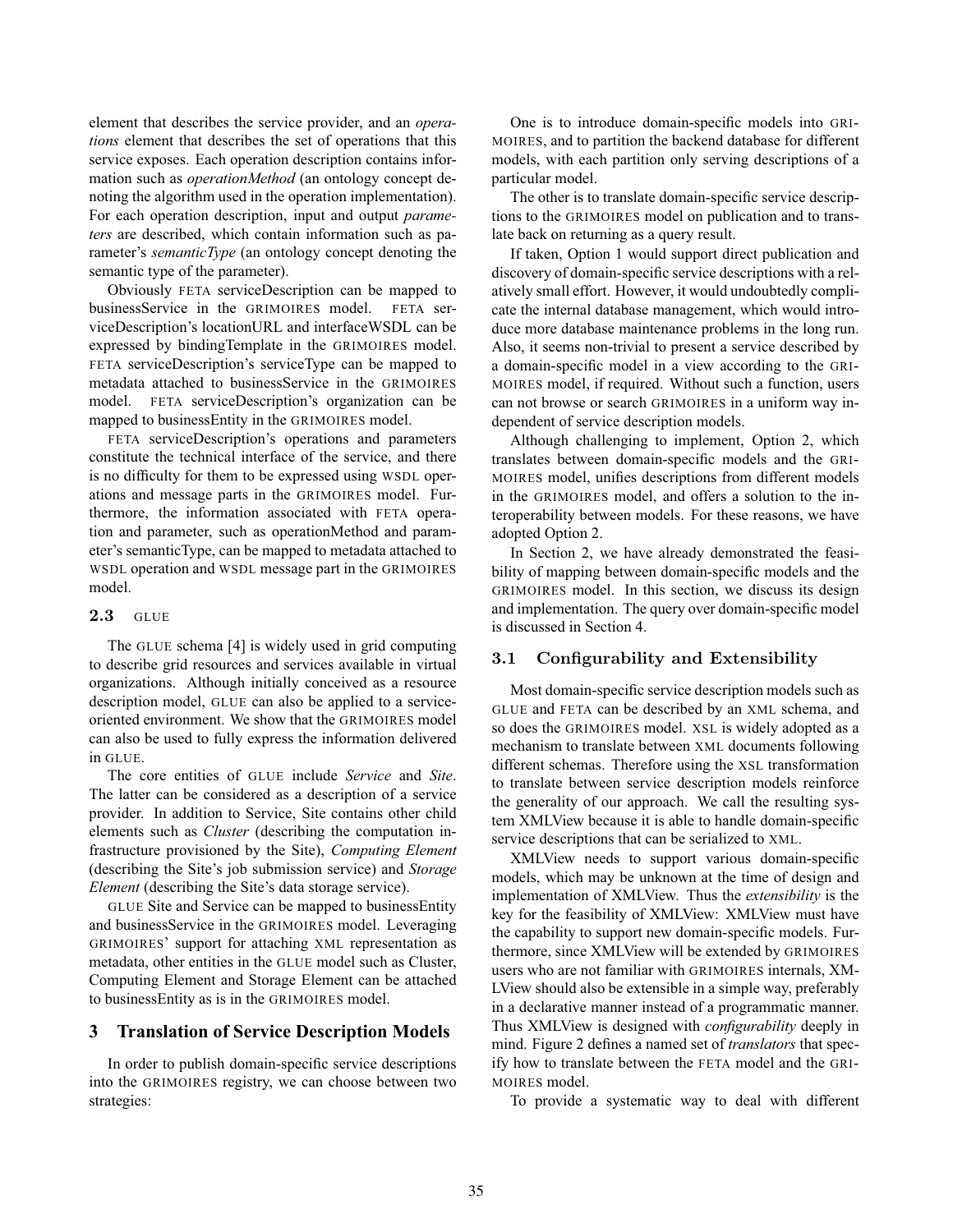```
<translators elementNamespaceURI=
  "http://www.mygrid.org.uk/feta/">
  <n2gTranslator
   elementLocalname="serviceDescription"
   validate="true">
   <n2gAction type="saveBusiness"
     xsl="feta/toUDDIBusiness.xsl"/>
   <n2gAction type="saveService"
     xsl="feta/toUDDIService.xsl"/>
   <n2gAction type="saveWSDL"
     xsl="feta/toWSDL.xsl"/>
    <n2gAction type="saveMetadata"
     xsl="feta/toServiceMetadata.xsl"/>
     ......
  </n2gTranslator>
  <g2nTranslator
   grimoiresElementID="service">
   <g2nAction type="loadService"
     xsl="feta/fromUDDIService.xsl"/>
   <g2nAction type="loadBusiness"
     xsl="feta/fromUDDIBusiness.xsl"
     mountPoint="/"/>
    ......
    <g2nAction type="loadServiceMetadata"
     xsl="feta/fromServiceMetadata.xsl"
     mergePoint="/"/>
     ......
    <g2nAction
     type="loadMessagePartMetadata"
     xsl="feta/fromMsgPartMetadata.xsl"
     mergePoint="//*[local-name()=
       'parameter']"
     filter="parameterName"/>
  </g2nTranslator>
</translators>
```
Figure 2: XMLView FETA configuration

domain-specific models, XMLView introduces two artifacts in its configuration: *translator* and *action*.

A translator defines rules to transform an XML element in one model to an XML element in another model. There are two types of translators: the first translates from domain-specific model elements to the GRIMOIRES model (*n2gTranslator*), whereas the second performs the reverse procedure (*g2nTranslator*). n2gTranslator eventually saves everything into GRIMOIRES' backend database. In Figure 2, we can see an n2gTranslator is defined to recognize and translate the FETA serviceDescription element, and an g2nTranslator to translate a GRIMOIRES service element back to a FETA serviceDescription.

Rules defined in a translator are enforced by actions, which are units of functionality exposed by XMLView and reusable by different translators. Actions in a translator are invoked in the same order as they are defined. Similarly to translators, actions have two types, which we now describe.

*n2gActions* are used in n2gTranslators. They use the declared XSL transformation via the "xsl" attribute, to transform the submitted domain-specific elements to some GRI-MOIRES model elements, and then save into GRIMOIRES' backend database. For instance in Figure 2, saveBusiness, saveService, saveWSDL and saveMetadata n2gActions, save information transformed from domain-specific description as UDDI businessEnity, UDDI businessSerivce, WSDL, and metadata respectively.

*g2nActions* are used in g2nTranslators. They load GRI-MOIRES model elements from the backend database and transform them to domain-specific elements using the declared XSL transformation. For instance in Figure 2, the loadServiceMetadata g2nAction loads metadata attached to the service and transforms it to some domain-specific element.

When a domain-specific model element is translated to the GRIMOIRES model, its contained information is represented using UDDI, WSDL and metadata models collectively. Thus when it is re-constructed, the information scattering among UDDI, WSDL and metadata models must be combined in a correct way. Hence, we introduce some directives to control this combining procedure. Currently two directives, *mount* and *merge*, are supported, assuming a result XML element is available but only contains incomplete information.

We can mount an XML element as a child to the result XML element at a specified position. The position is in the form of an XPath expression with respect to the result XML document. For instance in Figure 2, the load-Business g2nAction mounts the FETA organization element transformed from UDDI businessEntity at the position "/", i.e., as a direct child at the root of the result FETA serviceDescription.

We can also merge an XML element with the result element or a child element in the result element. The elements to be merged have the same namespace and local name, and each contains incomplete information. The merge position can also be regulated by an XPath expression. For instance in Figure 2, the loadServiceMetadata g2nAction generates a FETA serviceDescription element from GRIMOIRES service metadata, which then is merged with the result FETA serviceDescription.

We can further choose the target merge position among multiple candidates using a *filter*. For instance in Figure 2, the loadMessagePartMetadata g2nAction generates a FETA parameter element from GRIMOIRES message part metadata, which then should be merged with the FETA parameter element of the same *parameterName* in the result FETA service description. Note there are multiple parameter definitions in one FETA serviceDescription. Here, a merge point "//\*[local-name()='parameter']" tells that the element to be merged is of the local name "parameter", and a filter "parameterName" says that only the parameter of the same parameterName should be merged.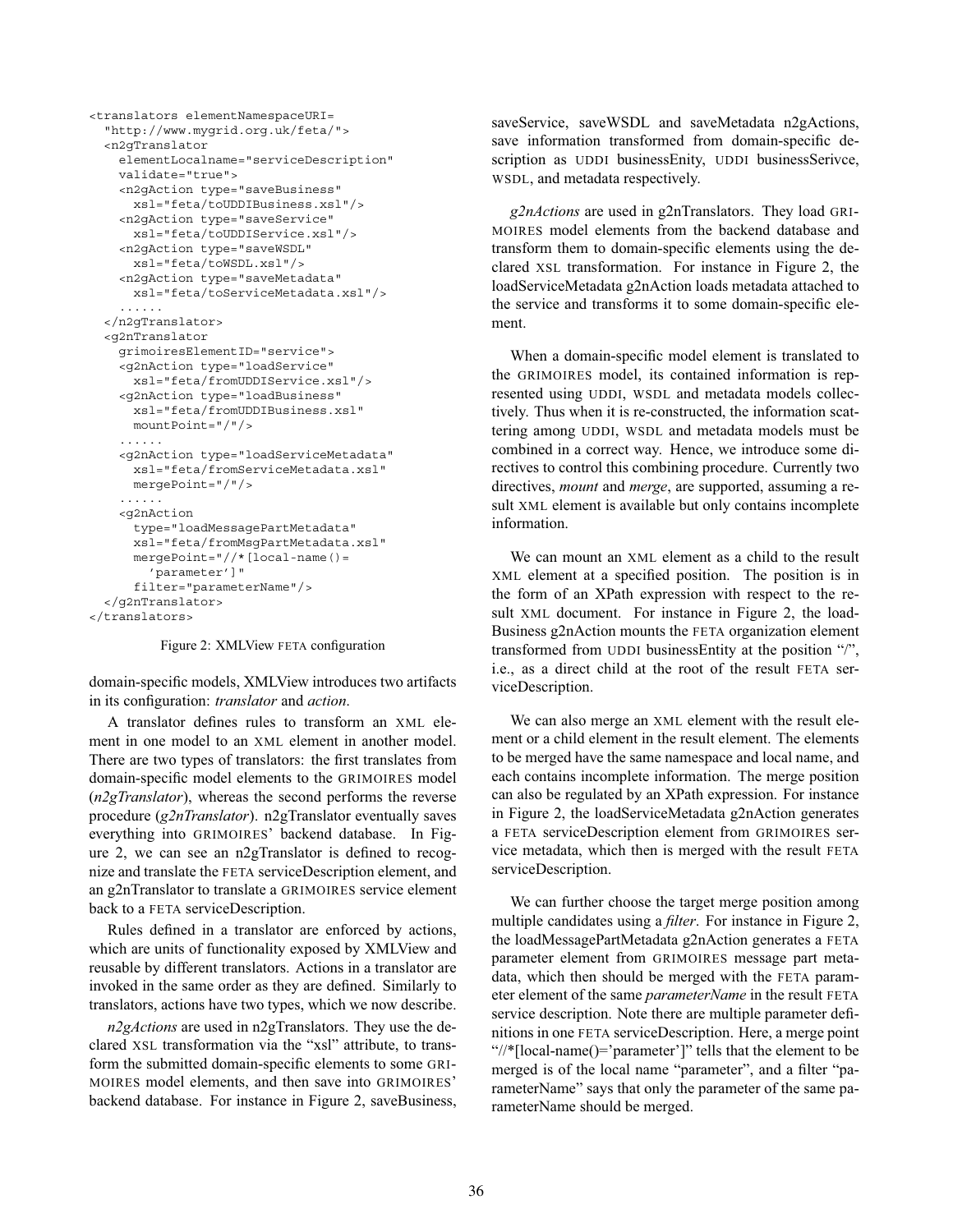

Figure 3: The architecture of XMLView

## **3.2 Architecture**

Our previous paper [6] presents the architecture of the GRIMOIRES registry. Figure 3 gives the architecture of XM-LView. XMLView adds a new Web service interface to the GRIMOIRES registry. Within this interface, four operations are defined:

The *publish* operation takes an arbitrary XML element for publication. It is up to XMLView to decide whether to accept it, i.e., to commit the publication into GRIMOIRES, or to reject it. The latter situation probably means there is no translator registered for this particular element. Otherwise, the right translator corresponding to the to-be-published element is invoked. The interface places no constraint on the sort of domain specific service description that is eligible to be published as long as it has an XML representation.

The *delete* operation (not shown in Figure 3) takes a string key and deletes the GRIMOIRES registry entity to which the key refers. The key for instance could be a UDDI business key or a UDDI service key.

XMLView offers two query operations: *query* and *queryAndTranslate*, which are discussed below.

XMLView presents all information registered in GRI-MOIRES, whether UDDI, WSDL or metadata, as a single unified DOM document. This DOM document should be considered virtual rather than concrete: it has no backing XML document file, it is generated on demand as well as is cacheable, and caching can be made at finer grains rather than at the document level.

Both query and queryAndTranslate take an XPath expression as input, and return the result by executing the input XPath over the DOM document presented by XM-LView. The difference between these two operations is that queryAndTranslate will attempt to translate the query result to XML elements compliant with the specified domainspecific model whenever possible.

Let us examine the queryAndTranslate operation in more detail. In addition to the XPath expression, queryAnd-Translate also takes as input the XML namespace for the expected domain-specific model, for instance a namespace

| <feta:servicedescription xmlns:feta=""></feta:servicedescription> |  |
|-------------------------------------------------------------------|--|
| <feta:servicename></feta:servicename>                             |  |
| SHound3DbWhat                                                     |  |
|                                                                   |  |
|                                                                   |  |

Figure 4: A FETA query template to find a "SHound3DbWhat" service

"http://www.mygrid.org.uk/feta/" indicates the query result is expected to be translated to the FETA model. This namespace prompts XMLView which translator should be used. For instance, if a UDDI businessService appears in the query result, XMLView checks whether there is a registered translator able to translate from UDDI businessService to some element in the expected domain-specific model. In fact, XMLView also checks whether this found UDDI businessService is originally from the expected domainspecific model. Only if it is from the expected domainspecific model, XMLView will perform the translation. Service descriptions in different domain-specific models usually contain quite different information, and thus sometimes, it does not make sense to translate between different domain-specific models.

Because the proper translator can be chosen according to the qualified name of the element to be translated, an XM-LView instance supports multiple domain-specific models, as well as GRIMOIRES's own model, at run time.

#### **4 Template-based Query**

To use the query or queryAndTranslate operation, an XPath expression conforming to the GRIMOIRES model must be composed. Thus on the basis of this interface, the GRIMOIRES model is still not made invisible to domain application developers.

To solve this problem, we propose a *template-based query* technique. The idea is, in order to discover some service description according to a certain domain-specific model, users need to create an incomplete description that contains known information about the service as search criteria. Note such a description could be invalid according to the model since some required information could be missing from the template. For instance, Figure 4 shows a FETA query template that finds a "SHound3DbWhat" service.

Given a query template, we can then generate an XPath expression conforming to the GRIMOIRES model, which involves two steps:

First, translate the query template in the domain-specific model to some template(s) in the GRIMOIRES data model using the method described in Section 3. Such translation is possible because the query template is expressed according to the domain-specific schema supported by the translation. For the example template given in Figure 4, the GRIMOIRES query template is shown in Figure 5.

Second, generate the XPath expression from the GRI-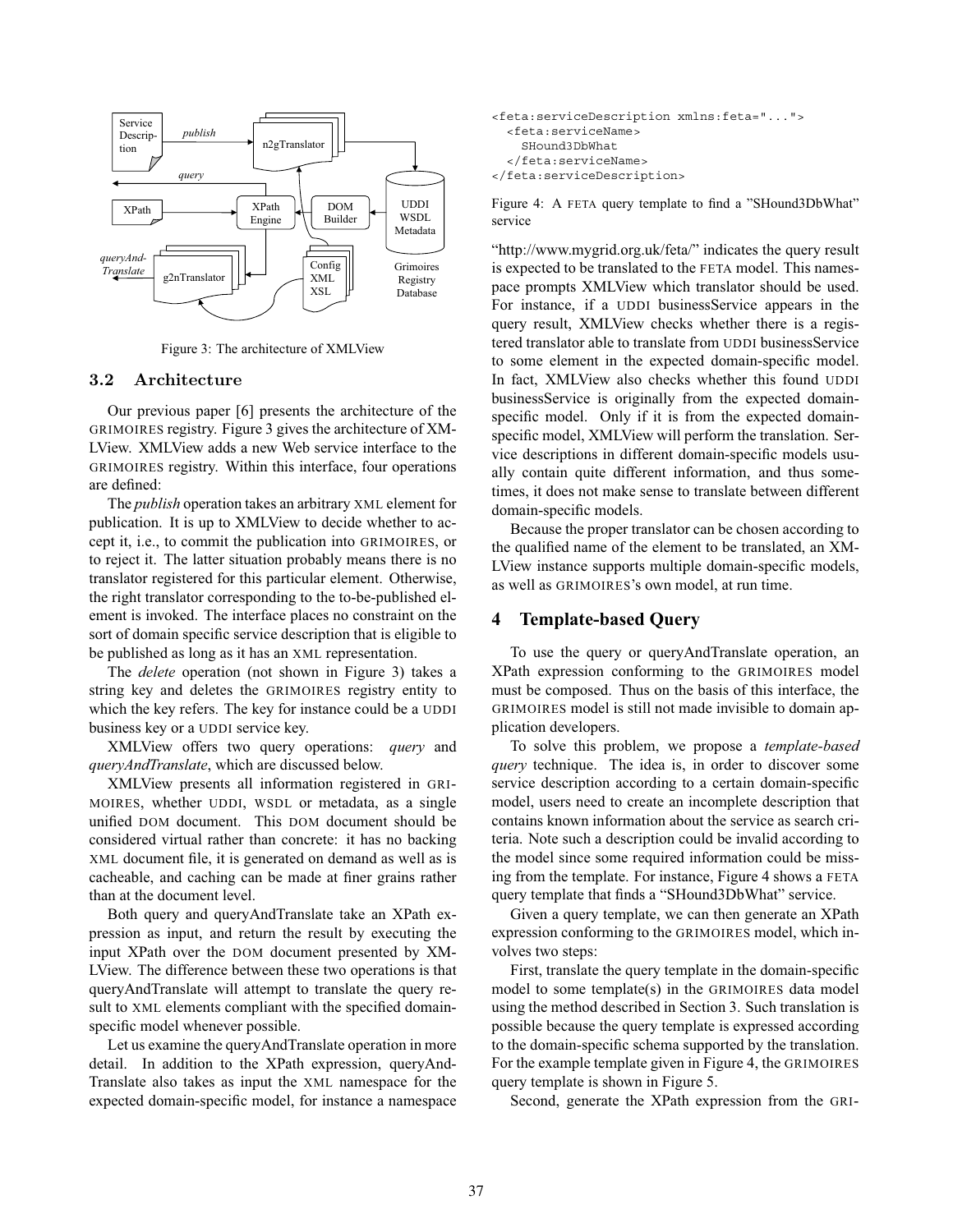```
<uddi:businessService xmlns:uddi="...">
  <uddi:name>
   SHound3DbWhat
  </uddi:name>
</uddi:businessService>
```
Figure 5: The translated query template in the GRIMOIRES model

```
//uddi:businessService
[uddi:name='SHound3DbWhat']
```
Figure 6: The XPath expression conforming to the GRIMOIRES model

MOIRES query template. The generated XPath expression selects from the GRIMOIRES DOM document those elements having the same namespace and local name as the given GRIMOIRES query template(s), and containing all the information existing in the given template(s). For the example given in Figure 5, the generated XPath is shown in Figure 6.

Having generated the XPath expression compliant with the GRIMOIRES model, we then can use it to query over the GRIMOIRES registry. The query result can be translated back to the domain specific model, if required.

Using the template-based query technique, the GRI-MOIRES service description model is made totally invisible to domain application developers when service discovery is concerned.

To make it user-friendly, template-based query is implemented inside an Eclipse plug-in, called GRIMOIRES Browser. As a GUI to the GRIMOIRES registry, GRIMOIRES Browser has full support of the GRIMOIRES registry's functionalities including the XMLView interface.

## **5 Evaluation**

In this section, we evaluate the performance of the XM-LView service. The general discussion of GRIMOIRES' performance can be found in our previous papers [7] and [6]. We discuss two domain-specific models for which the translations are provided in XMLView: GLUE and FETA. In each case, we present the service publication and discovery overheads. Of course, users can extend XMLView to support their very own model. In that case, the performance we report here can provide valuable information to estimate and reason about the performance with respect to that userdefined domain-specific model.

The experiments in Section 5.1 and 5.2 are running on a Windows XP computer installed with an Intel Core 2 Duo 2GHz Processor and 2GB memory. Both the test client and the GRIMOIRES registry with XMLView are on the same computer. The throughput experiment in Section 5.3 is carried on the Iridis cluster (see http://www.soton.ac. uk/iss/computing/hpc/iridis/index.html).

#### **5.1** FETA

We take 79 FETA descriptions from the myGrid project. It takes 116 seconds to publish them sequentially into GRI-

Table 1: FETA service discovery criteria

|            | In the FETA model  | As in the GRIMOIRES model   |
|------------|--------------------|-----------------------------|
| <b>SN</b>  | service name       | UDDI businessService name   |
| <b>ST</b>  | service type       | metadata attached to        |
|            |                    | <b>UDDI</b> businessService |
| <b>OT</b>  | operation task     | metadata attached to        |
|            |                    | WSDL operation              |
| <b>PST</b> | parameter semantic | metadata attached to        |
|            | type               | WSDL message part           |



Figure 7: Service discovery for the FETA model

MOIRES through the XMLView interface, i.e., it takes an average of 1.47 second to publish a FETA description. In average, a FETA description contains 1934 bytes and 30 XML tags. The populated GRIMOIRES registry is then used to evaluate the service discovery performance.

In this experiment, it is relatively expensive to publish a FETA description because all 79 sample FETA descriptions, having been translated to UDDI businessServices, belong to the same UDDI businessEntity. Before adding a businessService into a businessEntity, the GRIMOIRES registry needs to check whether such a businessService already exists in the businessEntity. If so, the old businessService would be deleted. Thus adding a businessService into an existing businessEntity incurs an overhead relevant to the size of the businessEntity. So the relatively expensive publication overhead that we observe in this experiment is rather associated with these particular FETA description samples than a general characteristic about XMLView's publication performance.

Four service discovery cases with different query criteria are evaluated, as listed in Table 1. Their performance are shown in Figure 7. For each case, we measure the overhead of both the query operation (shown in the grey bar) and the queryAndTranslate operation (shown in the black bar). In addition to what has been done by the query operation, the queryAndTranslate operation translates matched descriptions in the GRIMOIRES model back to the FETA model.

The overhead of the query operation is decided by the complexity of the XPath expression used in the query. For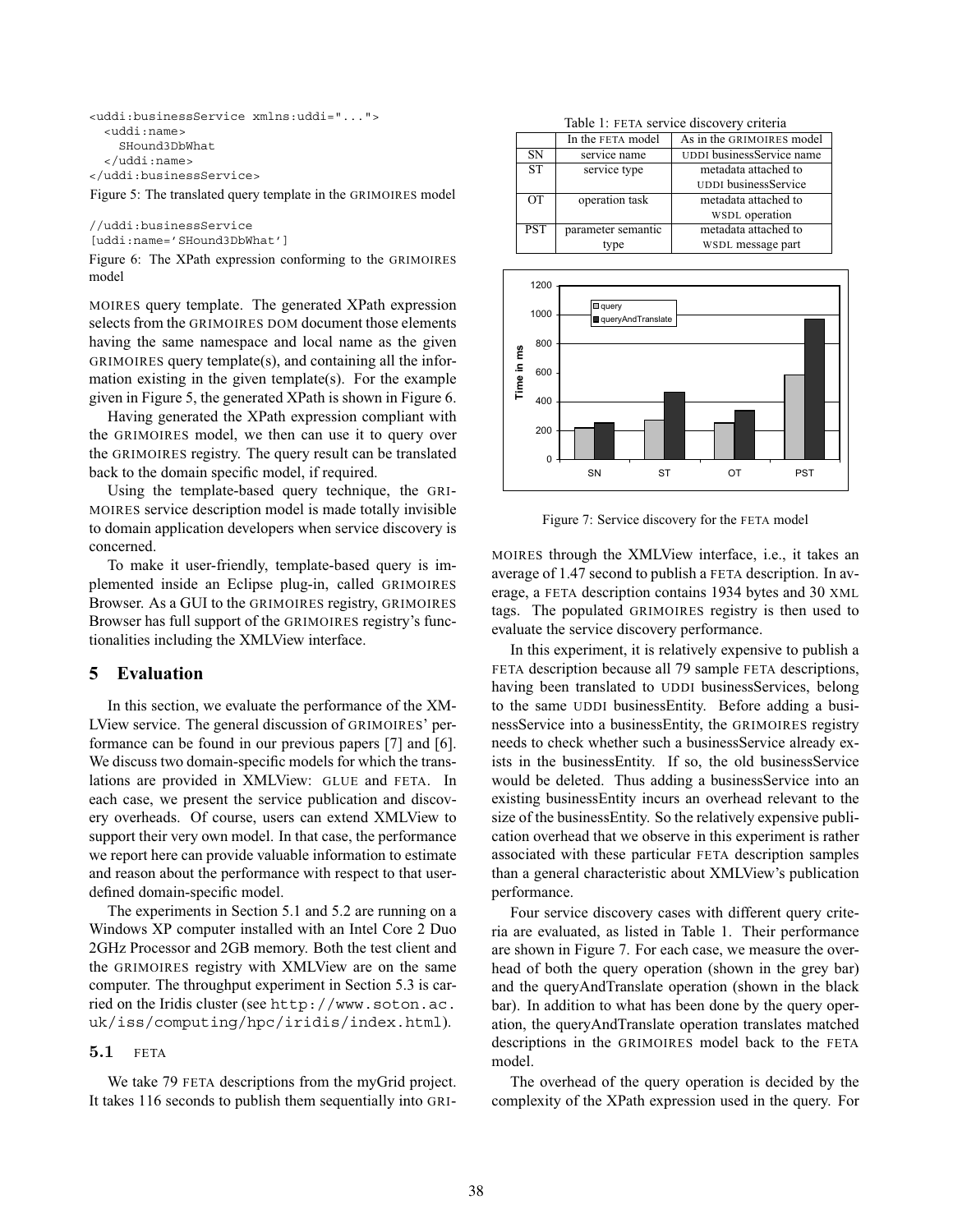|              | In the GLUE model      | As in the GRIMOIRES model  |
|--------------|------------------------|----------------------------|
| <b>SiteN</b> | (find Site by) name    | UDDI businessEntity name   |
| ServN        | (find Service by) name | UDDI businessService name  |
| CN           | (find Site by) Cluster | metadata attached to       |
|              | name                   | <b>UDDI</b> businessEntity |

instance, among them, PST, which finds a service that has an operation taking in a parameter of the specified semantic type, uses an XPath expression crawling over UDDI, WSDL, and metadata models, and thus not surprisingly incurs the largest overhead.

The translation overhead, measured by the difference between the two operations' overheads, is relevant to the number of FETA service descriptions being translated, and to the information complexity of the descriptions. SN returns 1 matched description, ST returns 2, OT returns 3, and PST returns 7. The average translation overhead for a single FETA service description is 53.6ms.

## **5.2** GLUE

We have downloaded all the GLUE descriptions available in the EGEE project (see public.eu-egee.org) from its LDAP-based information server, and transformed them into XML documents conforming to the GLUE XML schema. There were 267 GLUE Site descriptions on 12 October 2007. It takes 281 seconds to publish them into the GRIMOIRES registry through the XMLView interface. This gives an average of 1.05 second for the publication overhead per description. In average, a GLUE description contains 90,682 bytes and 456 XML tags. The populated GRIMOIRES registry is then used to evaluate the discovery performance.

Three service discovery cases with different query criteria are evaluated, as listed in Table 2. Their performance are shown in Figure 8. For each case, we measure the overhead of both the query operation (shown in the grey bar) and the queryAndTranslate operation (shown in the black bar). In SiteN and ServN, the overhead of the query operation is relatively small: 47ms for SiteN and 31ms for ServN. CN incurs a large overhead due to its complex XPath expression.

## **5.3 Throughput**

We also conducted a throughput test using the same set of EGEE GLUE descriptions as in Section 5.2 on the Iridis cluster. During the experiment, one cluster node is dedicated to the GRIMOIRES registry, and extra 16 cluster nodes are brought up one by one as clients. Each client node starts up 8 threads, and each thread repeatedly sends random GLUE Site discovery request to the GRIMOIRES registry. A new request is sent only if the previous request has been served. Therefore ultimately there are 128 clients (in the form of threads) simultaneously accessing GRIMOIRES. We measure the total number of served requests, which is shown in Figure 9.

In Figure 9, each data point represents the number of total served requests per minute (i.e., the sum of all clients' throughput). When plotting, we take an average of five neighboring measurements. In the figure, a cross indicates the time point when a new client node is brought up.

As seen in Figure 9, after running more than 10 hours, with up to 128 clients, we do not observe obvious performance degradation when numerous clients simultaneously accessing GRIMOIRES. On 26/10/07 08:00, 10 minutes after the last client node was brought up, 3165 requests had been served in that minute. Many jumps can be seen along the curve. Although those cluster nodes are dedicated to our experiment, the cluster network is shared between our experiment and other applications running at the same time. As there is a lot of communication involved between the GRIMOIRES registry and clients, those jumps could be due to the interruption caused by the other network users.

## **6 Related Work**

There are some other service description models in addition to those discussed above. For instance, OWL-S [10], formerly DAML-S, uses the OWL Web ontology language to describe a Web service; BioMOBY [11] defines a service as an atomic process or operation that takes a set of inputs and produces a set of outputs; intended to be a generic information management system, the ebXML registry [12] also defines a registry information model and a Web service profile that implements a Web service registry. With the help of XMLView, GRIMOIRES can be set up to accommodate OWL-s, BioMOBY and ebXML service descriptions and serve queries according to their own models.

The Globus Toolkit (see www.globus.org) provides the Monitoring and Discovery System (MDS). MDS focuses on the mechanism to disseminate and gather information on Grids rather than the information model to describe services or resources. Information is published in xml according to some schema. While the GLUE schema is used for compute information, the owners of information sources or grid resources have the freedom to define their



Figure 8: Service discovery for the GLUE model